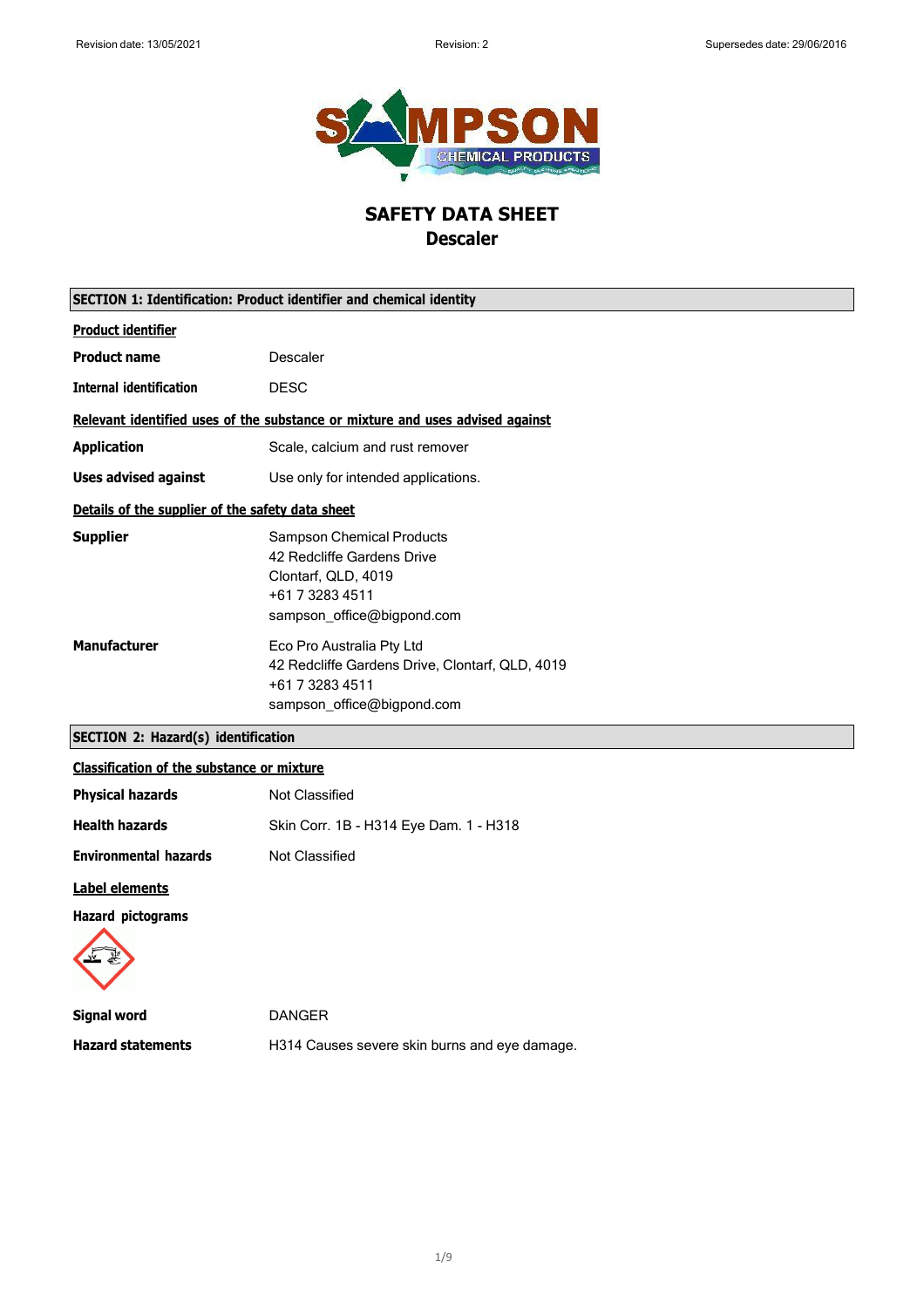| <b>Precautionary statements</b> | P260 Do not breathe vapour/ spray.<br>P264 Wash contaminated skin thoroughly after handling.<br>P280 Wear protective gloves/ protective clothing/ eye protection/ face protection.<br>P301+P330+P331 IF SWALLOWED: Rinse mouth. Do NOT induce vomiting.<br>P303+P361+P353 IF ON SKIN (or hair): Take off immediately all contaminated clothing.<br>Rinse skin with water/ shower.<br>P304+P340 IF INHALED: Remove victim to fresh air and keep at rest in a position<br>comfortable for breathing.<br>P305+P351+P338 IF IN EYES: Rinse cautiously with water for several minutes. Remove<br>contact lenses, if present and easy to do. Continue rinsing.<br>P310 Immediately call a POISON CENTER or doctor/physician.<br>P321 Specific treatment (see medical advice on this label).<br>P363 Wash contaminated clothing before reuse.<br>P405 Store locked up.<br>P501 Dispose of contents/ container in accordance with national regulations. |
|---------------------------------|-------------------------------------------------------------------------------------------------------------------------------------------------------------------------------------------------------------------------------------------------------------------------------------------------------------------------------------------------------------------------------------------------------------------------------------------------------------------------------------------------------------------------------------------------------------------------------------------------------------------------------------------------------------------------------------------------------------------------------------------------------------------------------------------------------------------------------------------------------------------------------------------------------------------------------------------------|
| <b>Contains</b>                 | phosphoric acid, orthophosphoric acid                                                                                                                                                                                                                                                                                                                                                                                                                                                                                                                                                                                                                                                                                                                                                                                                                                                                                                           |

### **Other hazards**

This product does not contain any substances classified as PBT (persistent, bioaccumulative and toxic) or vPvB (very persistent and very bioaccumulative).

### **SECTION 3: Composition and information on ingredients**

| <b>Mixtures</b>                       |            |
|---------------------------------------|------------|
| phosphoric acid, orthophosphoric acid | $30 - 60%$ |
| CAS number: 7664-38-2                 |            |
|                                       |            |
| 2-butoxyethanol                       | $1 - 10%$  |
| CAS number: 111-76-2                  |            |
|                                       |            |
| hydrochloric acid                     | $< 1\%$    |
| CAS number: 7647-01-0                 |            |

### **SECTION 4: First aid measures**

### **Description of first aid measures**

| <b>General information</b> | Get medical attention if any discomfort continues. Show this Safety Data Sheet to the medical<br>personnel. Chemical burns must be treated by a physician.                                                                                                                                                                                 |
|----------------------------|--------------------------------------------------------------------------------------------------------------------------------------------------------------------------------------------------------------------------------------------------------------------------------------------------------------------------------------------|
| <b>Inhalation</b>          | Move affected person to fresh air and keep warm and at rest in a position comfortable for<br>breathing. Maintain an open airway. Loosen tight clothing such as collar, tie or belt. Rinse<br>nose and mouth with water. Never give anything by mouth to an unconscious person. Get<br>medical attention if symptoms are severe or persist. |
| <b>Ingestion</b>           | Rinse mouth thoroughly with water. Give a few small glasses of water or milk to drink. Stop if<br>the affected person feels sick as vomiting may be dangerous. Get medical attention.                                                                                                                                                      |
| <b>Skin Contact</b>        | It is important to remove the substance from the skin immediately. Rinse immediately with<br>plenty of water. Continue to rinse for at least 15 minutes and get medical attention. Chemical<br>burns must be treated by a physician.                                                                                                       |
| Eye contact                | Rinse immediately with plenty of water. Do not rub eye. Remove any contact lenses and open<br>eyelids wide apart. Continue to rinse for at least 15 minutes and get medical attention.                                                                                                                                                     |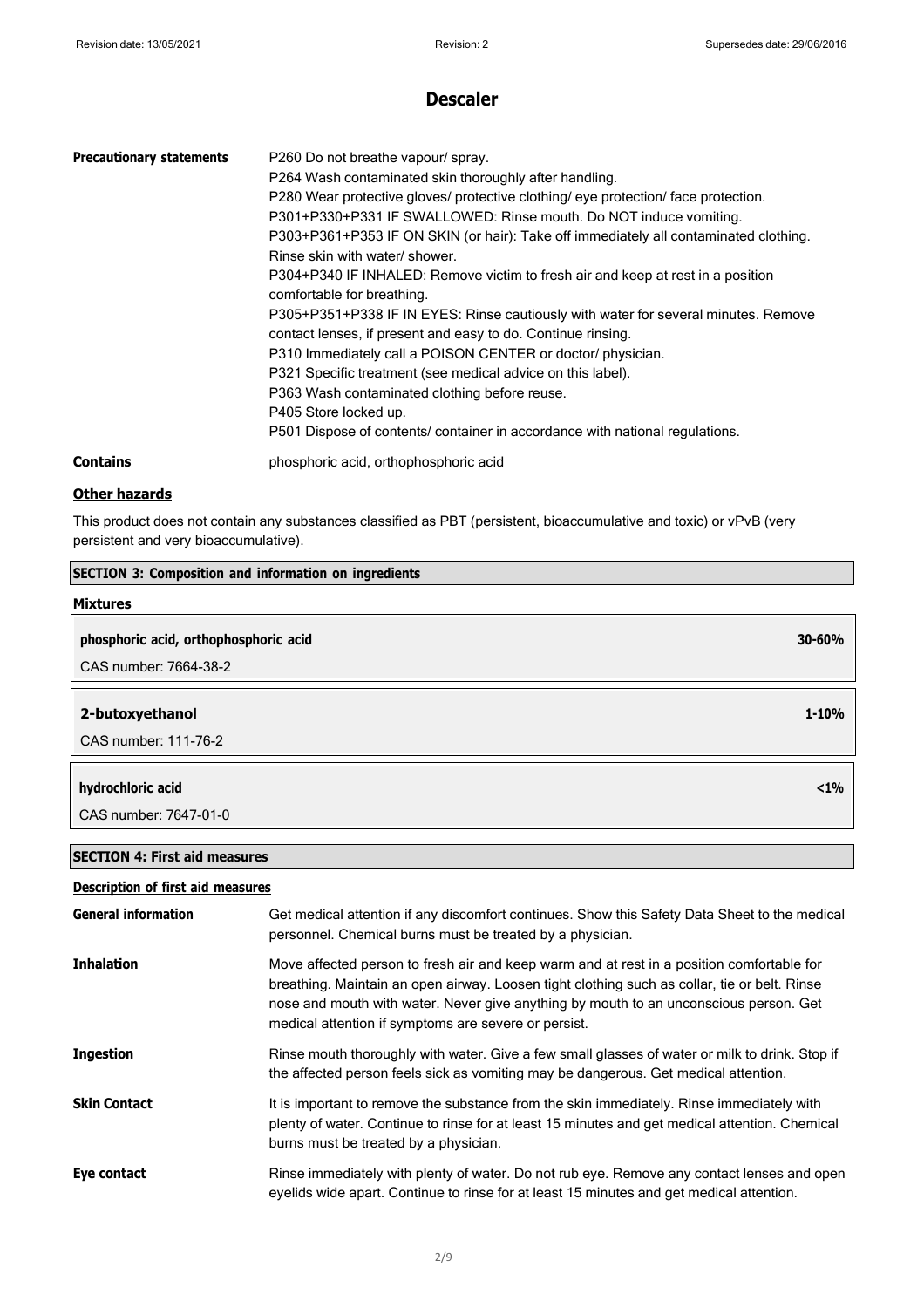| <b>Protection of first aiders</b>                     | It may be dangerous for first aid personnel to carry out mouth-to-mouth resuscitation.                                                                                                                                                                                                                                                                                                                                                                                                                                                                                                                                                                      |  |  |
|-------------------------------------------------------|-------------------------------------------------------------------------------------------------------------------------------------------------------------------------------------------------------------------------------------------------------------------------------------------------------------------------------------------------------------------------------------------------------------------------------------------------------------------------------------------------------------------------------------------------------------------------------------------------------------------------------------------------------------|--|--|
|                                                       | Most important symptoms and effects, both acute and delayed                                                                                                                                                                                                                                                                                                                                                                                                                                                                                                                                                                                                 |  |  |
| <b>General information</b>                            | The severity of the symptoms described will vary dependent on the concentration and the<br>length of exposure.                                                                                                                                                                                                                                                                                                                                                                                                                                                                                                                                              |  |  |
| <b>Inhalation</b>                                     | A single exposure may cause the following adverse effects: Corrosive to the respiratory tract.<br>Symptoms following overexposure may include the following: Severe irritation of nose and<br>throat.                                                                                                                                                                                                                                                                                                                                                                                                                                                       |  |  |
| <b>Ingestion</b>                                      | May cause chemical burns in mouth, oesophagus and stomach. Symptoms following<br>overexposure may include the following: Severe stomach pain. Nausea, vomiting.                                                                                                                                                                                                                                                                                                                                                                                                                                                                                             |  |  |
| Skin contact                                          | Causes severe burns. Symptoms following overexposure may include the following: Pain or<br>irritation. Redness. Blistering may occur.                                                                                                                                                                                                                                                                                                                                                                                                                                                                                                                       |  |  |
| Eye contact                                           | Causes serious eye damage. Symptoms following overexposure may include the following:<br>Pain. Profuse watering of the eyes. Redness.                                                                                                                                                                                                                                                                                                                                                                                                                                                                                                                       |  |  |
|                                                       | Indication of any immediate medical attention and special treatment needed                                                                                                                                                                                                                                                                                                                                                                                                                                                                                                                                                                                  |  |  |
| Notes for the doctor                                  | Treat symptomatically.                                                                                                                                                                                                                                                                                                                                                                                                                                                                                                                                                                                                                                      |  |  |
| <b>SECTION 5: Firefighting measures</b>               |                                                                                                                                                                                                                                                                                                                                                                                                                                                                                                                                                                                                                                                             |  |  |
| <b>Extinguishing media</b>                            |                                                                                                                                                                                                                                                                                                                                                                                                                                                                                                                                                                                                                                                             |  |  |
| Suitable extinguishing media                          | The product is not flammable. Extinguish with alcohol-resistant foam, carbon dioxide, dry<br>powder or water fog. Use fire-extinguishing media suitable for the surrounding fire.                                                                                                                                                                                                                                                                                                                                                                                                                                                                           |  |  |
| Unsuitable extinguishing<br>media                     | Do not use water jet as an extinguisher, as this will spread the fire.                                                                                                                                                                                                                                                                                                                                                                                                                                                                                                                                                                                      |  |  |
| Special hazards arising from the substance or mixture |                                                                                                                                                                                                                                                                                                                                                                                                                                                                                                                                                                                                                                                             |  |  |
| <b>Specific hazards</b>                               | Containers can burst violently or explode when heated, due to excessive pressure build-up.<br>Severe corrosive hazard. Water used for fire extinguishing, which has been in contact with the<br>product, may be corrosive.                                                                                                                                                                                                                                                                                                                                                                                                                                  |  |  |
| <b>Hazardous combustion</b><br>products               | Thermal decomposition or combustion products may include the following substances: Very<br>toxic or corrosive gases or vapours.                                                                                                                                                                                                                                                                                                                                                                                                                                                                                                                             |  |  |
| <b>Advice for firefighters</b>                        |                                                                                                                                                                                                                                                                                                                                                                                                                                                                                                                                                                                                                                                             |  |  |
| <b>Protective actions during</b><br>firefighting      | Avoid breathing fire gases or vapours. Evacuate area. Keep upwind to avoid inhalation of<br>gases, vapours, fumes and smoke. Cool containers exposed to heat with water spray and<br>remove them from the fire area if it can be done without risk. Cool containers exposed to<br>flames with water until well after the fire is out. If a leak or spill has not ignited, use water<br>spray to disperse vapours and protect men stopping the leak. Avoid discharge to the aquatic<br>environment. Control run-off water by containing and keeping it out of sewers and<br>watercourses. If risk of water pollution occurs, notify appropriate authorities. |  |  |
| Special protective equipment<br>for firefighters      | Regular protection may not be safe. Wear chemical protective suit. Wear positive-pressure<br>self-contained breathing apparatus (SCBA) and appropriate protective clothing. Firefighter's<br>clothing conforming to Australia/New Zealand Standards AS/NZS 4967 (for clothing) AS/NZS<br>1801 (for helmets), AS/NZS 4821 (for protective boots), AS/NZS 1801 (for protective gloves)<br>will provide a basic level of protection for chemical incidents.                                                                                                                                                                                                    |  |  |
| <b>Hazchem Code</b>                                   | 2X                                                                                                                                                                                                                                                                                                                                                                                                                                                                                                                                                                                                                                                          |  |  |
|                                                       |                                                                                                                                                                                                                                                                                                                                                                                                                                                                                                                                                                                                                                                             |  |  |

**SECTION 6: Accidental release measures**

**Personal precautions, protective equipment and emergency procedures**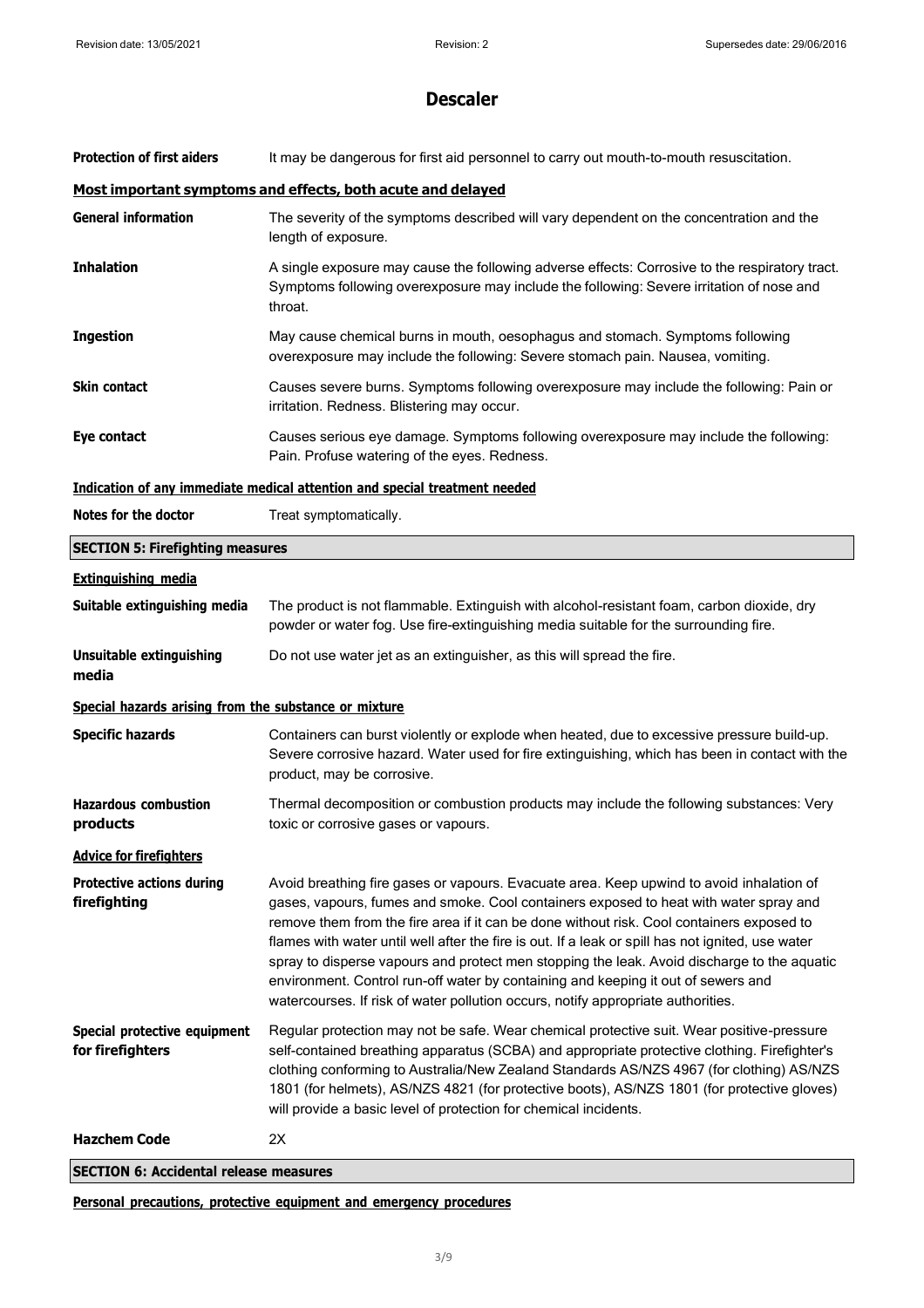| <b>Personal precautions</b>                                  | Wear protective clothing as described in Section 8 of this safety data sheet. No action shall be<br>taken without appropriate training or involving any personal risk. Avoid inhalation of dust and<br>vapours. Use suitable respiratory protection if ventilation is inadequate. Avoid contact with<br>skin and eyes.                                                                                                                                                                                                                                                                                                                                                                                       |
|--------------------------------------------------------------|--------------------------------------------------------------------------------------------------------------------------------------------------------------------------------------------------------------------------------------------------------------------------------------------------------------------------------------------------------------------------------------------------------------------------------------------------------------------------------------------------------------------------------------------------------------------------------------------------------------------------------------------------------------------------------------------------------------|
| <b>Environmental precautions</b>                             |                                                                                                                                                                                                                                                                                                                                                                                                                                                                                                                                                                                                                                                                                                              |
| <b>Environmental precautions</b>                             | The product may affect the acidity (pH) of water which may have hazardous effects on aquatic<br>organisms. Avoid discharge to the aquatic environment.                                                                                                                                                                                                                                                                                                                                                                                                                                                                                                                                                       |
| Methods and material for containment and cleaning up         |                                                                                                                                                                                                                                                                                                                                                                                                                                                                                                                                                                                                                                                                                                              |
| Methods for cleaning up                                      | Wear protective clothing as described in Section 8 of this safety data sheet. Clear up spills<br>immediately and dispose of waste safely. This product is corrosive. Small Spillages: Collect<br>spillage. Large Spillages: Absorb spillage with non-combustible, absorbent material. The<br>contaminated absorbent may pose the same hazard as the spilled material. Collect and place<br>in suitable waste disposal containers and seal securely. Label the containers containing waste<br>and contaminated materials and remove from the area as soon as possible. Flush<br>contaminated area with plenty of water. Wash thoroughly after dealing with a spillage. For<br>waste disposal, see Section 13. |
| Reference to other sections                                  |                                                                                                                                                                                                                                                                                                                                                                                                                                                                                                                                                                                                                                                                                                              |
| <b>Reference to other sections</b>                           | For personal protection, see Section 8. See Section 11 for additional information on health<br>hazards. See Section 12 for additional information on ecological hazards. For waste disposal,<br>see Section 13.                                                                                                                                                                                                                                                                                                                                                                                                                                                                                              |
|                                                              | SECTION 7: Handling and storage, including how the chemical may be safely used                                                                                                                                                                                                                                                                                                                                                                                                                                                                                                                                                                                                                               |
| <b>Precautions for safe handling</b>                         |                                                                                                                                                                                                                                                                                                                                                                                                                                                                                                                                                                                                                                                                                                              |
| <b>Usage precautions</b>                                     | Read and follow manufacturer's recommendations. Wear protective clothing as described in<br>Section 8 of this safety data sheet. Keep away from food, drink and animal feeding stuffs.<br>Handle all packages and containers carefully to minimise spills. Keep container tightly sealed<br>when not in use. Avoid the formation of mists. This product is corrosive. Immediate first aid is<br>imperative. Do not handle until all safety precautions have been read and understood. Do not<br>handle broken packages without protective equipment. Do not reuse empty containers.                                                                                                                          |
| <b>Advice on general</b><br>occupational hygiene             | Wash promptly if skin becomes contaminated. Take off contaminated clothing and wash<br>before reuse. Wash contaminated clothing before reuse.                                                                                                                                                                                                                                                                                                                                                                                                                                                                                                                                                                |
| Conditions for safe storage, including any incompatibilities |                                                                                                                                                                                                                                                                                                                                                                                                                                                                                                                                                                                                                                                                                                              |
| <b>Storage precautions</b>                                   | Store locked up. Keep only in the original container. Keep container tightly closed, in a cool,<br>well ventilated place. Keep containers upright. Protect containers from damage. Store away<br>from foodstuff containers. Store in a cool, dry, well-ventilated place and out of direct sunlight.<br>Store away from incompatible materials (see Section 10). Do not store near heat sources or<br>expose to high temperatures.                                                                                                                                                                                                                                                                            |
| <b>Storage class</b>                                         | Corrosive storage.                                                                                                                                                                                                                                                                                                                                                                                                                                                                                                                                                                                                                                                                                           |
| Specific end use(s)                                          |                                                                                                                                                                                                                                                                                                                                                                                                                                                                                                                                                                                                                                                                                                              |
| Specific end use(s)                                          | The identified uses for this product are detailed in Section 1.                                                                                                                                                                                                                                                                                                                                                                                                                                                                                                                                                                                                                                              |
| <b>SECTION 8: Exposure controls and personal protection</b>  |                                                                                                                                                                                                                                                                                                                                                                                                                                                                                                                                                                                                                                                                                                              |
| <b>Control parameters</b>                                    |                                                                                                                                                                                                                                                                                                                                                                                                                                                                                                                                                                                                                                                                                                              |

## **Occupational exposure limits**

### **phosphoric acid, orthophosphoric acid**

Long-term exposure limit (8-hour TWA): 1 mg/m<sup>3</sup> Short-term exposure limit (15-minute): 3 mg/m<sup>3</sup>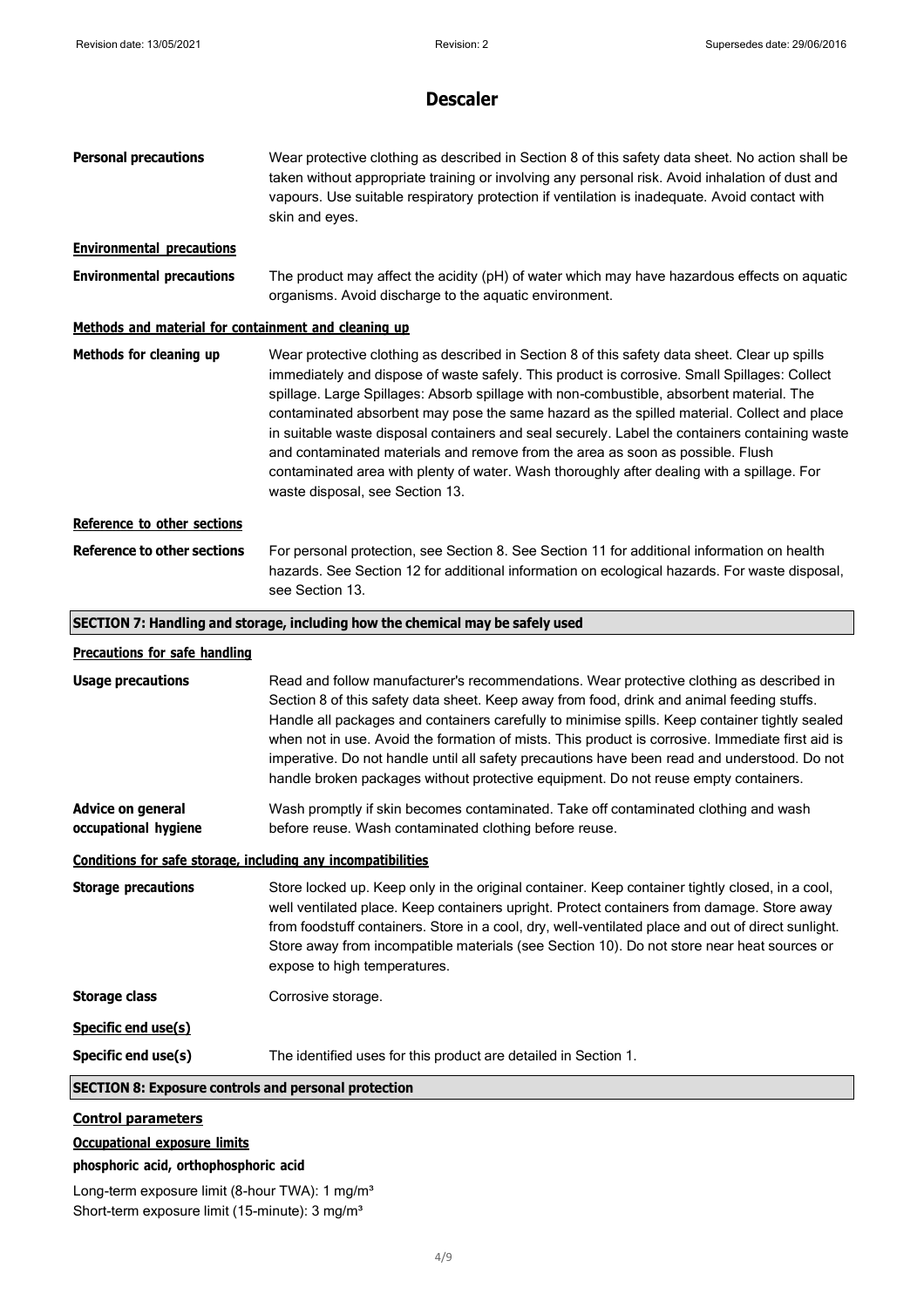### **2-butoxyethanol**

Long-term exposure limit (8-hour TWA): 20 ppm 96.9 mg/m<sup>3</sup> Short-term exposure limit (15-minute): 50 ppm 242 mg/m<sup>3</sup> Sk

#### **hydrochloric acid**

Ceiling value: 5 ppm 7.5 mg/m<sup>3</sup> Sk = Absorption through the skin may be a significant source of exposure.

#### **Exposure controls**

#### **Protective equipment**



| which distributed the whole<br>controls   | Flovide adequate verification. Observe any occupational exposure immission the product of<br>ingredients.                                                                                                                                                                                                                                                                                                                                                                                                                                                                                                           |
|-------------------------------------------|---------------------------------------------------------------------------------------------------------------------------------------------------------------------------------------------------------------------------------------------------------------------------------------------------------------------------------------------------------------------------------------------------------------------------------------------------------------------------------------------------------------------------------------------------------------------------------------------------------------------|
| Eye/face protection                       | Wear tight-fitting, chemical splash goggles or face shield. If inhalation hazards exist, a full-<br>face respirator may be required instead.                                                                                                                                                                                                                                                                                                                                                                                                                                                                        |
| Hand protection                           | Wear protective gloves. The most suitable glove should be chosen in consultation with the<br>glove supplier/manufacturer, who can provide information about the breakthrough time of the<br>glove material. To protect hands from chemicals, gloves should comply with Australia/New<br>Zealand Standard AS/NZS 2161. Considering the data specified by the glove manufacturer,<br>check during use that the gloves are retaining their protective properties and change them as<br>soon as any deterioration is detected. Frequent changes are recommended.                                                        |
| Other skin and body<br>protection         | Wear appropriate clothing to prevent any possibility of skin contact.                                                                                                                                                                                                                                                                                                                                                                                                                                                                                                                                               |
| <b>Hygiene measures</b>                   | Wash hands thoroughly after handling. Wash at the end of each work shift and before eating,<br>smoking and using the toilet. Do not eat, drink or smoke when using this product.                                                                                                                                                                                                                                                                                                                                                                                                                                    |
| <b>Respiratory protection</b>             | Ensure all respiratory protective equipment is suitable for its intended use and complies with<br>Australia/New Zealand Standard AS/NZS 1716. Check that the respirator fits tightly and the<br>filter is changed regularly. Gas and combination filter cartridges should comply with<br>Australia/New Zealand Standard AS/NZS 1716. Full face mask respirators with replaceable<br>filter cartridges should comply with Australia/New Zealand Standard AS/NZS 1716. Half mask<br>and quarter mask respirators with replaceable filter cartridges should comply with<br>Australia/New Zealand Standard AS/NZS 1716. |
| <b>Environmental exposure</b><br>controls | Keep container tightly sealed when not in use. Emissions from ventilation or work process<br>equipment should be checked to ensure they comply with the requirements of environmental<br>protection legislation. In some cases, fume scrubbers, filters or engineering modifications to<br>the process equipment will be necessary to reduce emissions to acceptable levels.                                                                                                                                                                                                                                        |

### **SECTION 9: Physical and chemical properties**

|                         | <b>Information on basic physical and chemical properties</b> |
|-------------------------|--------------------------------------------------------------|
| <b>Appearance</b>       | Clear liquid.                                                |
| Colour                  | Clear.                                                       |
| <b>Odour</b>            | Slightly sour odour                                          |
| рH                      | 1.0                                                          |
| <b>Specific Gravity</b> | 1.15                                                         |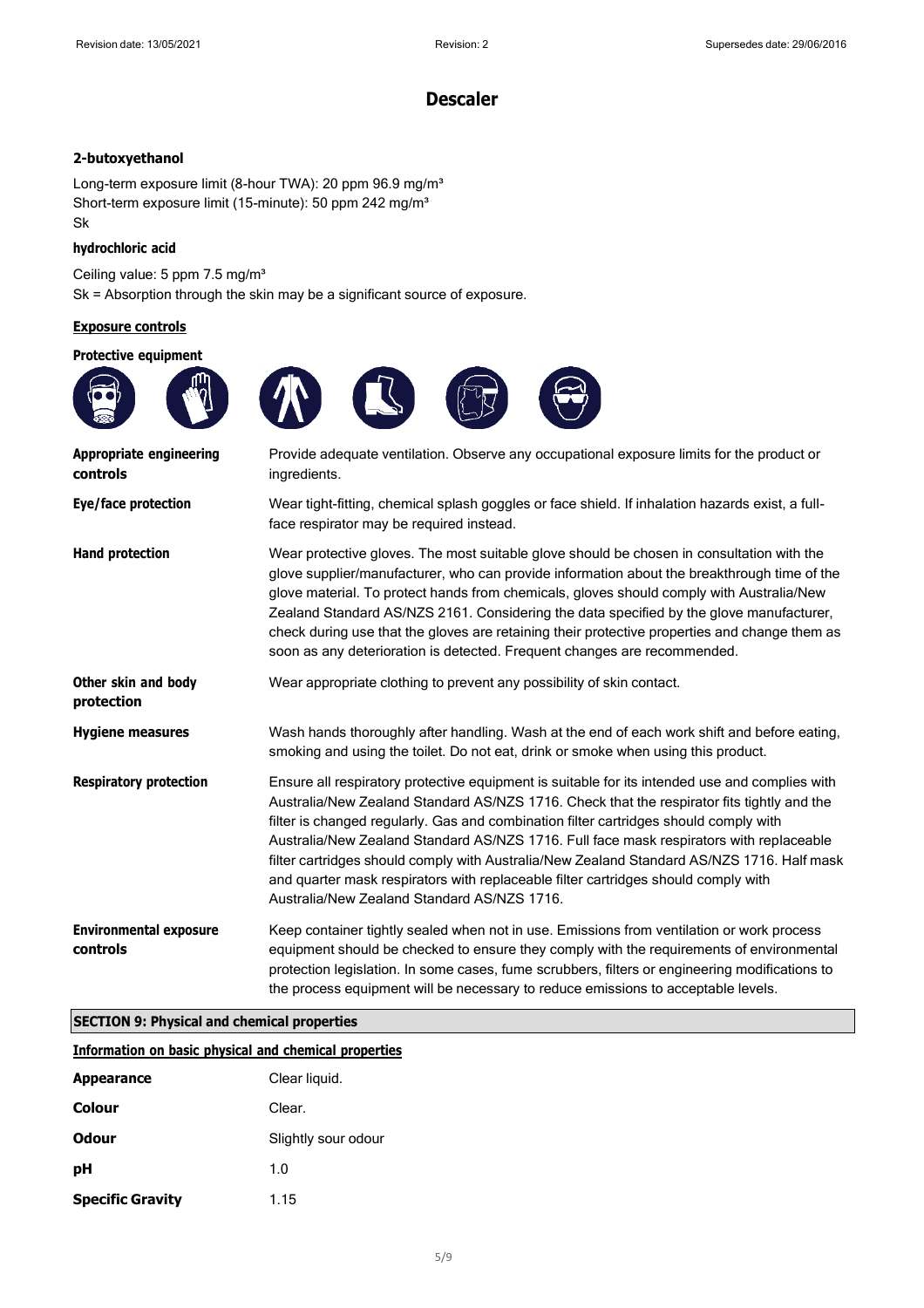| <b>SECTION 10: Stability and reactivity</b>                                                                                         |                                                                                                                                                                           |  |
|-------------------------------------------------------------------------------------------------------------------------------------|---------------------------------------------------------------------------------------------------------------------------------------------------------------------------|--|
| <b>Reactivity</b>                                                                                                                   | There are no known reactivity hazards associated with this product.                                                                                                       |  |
| <b>Stability</b>                                                                                                                    | Stable at normal ambient temperatures and when used as recommended. Stable under the<br>prescribed storage conditions.                                                    |  |
| <b>Possibility of hazardous</b><br>reactions                                                                                        | No potentially hazardous reactions known.                                                                                                                                 |  |
| <b>Conditions to avoid</b>                                                                                                          | There are no known conditions that are likely to result in a hazardous situation.                                                                                         |  |
| <b>Materials to avoid</b>                                                                                                           | No specific material or group of materials is likely to react with the product to produce a<br>hazardous situation.                                                       |  |
| <b>Hazardous decomposition</b><br>products                                                                                          | Does not decompose when used and stored as recommended. Thermal decomposition or<br>combustion products may include the following substances: Corrosive gases or vapours. |  |
| <b>SECTION 11: Toxicological information</b>                                                                                        |                                                                                                                                                                           |  |
| <b>Information on toxicological effects</b>                                                                                         |                                                                                                                                                                           |  |
| <b>Acute toxicity - oral</b><br>Notes (oral LD <sub>50</sub> )                                                                      | Based on available data the classification criteria are not met.                                                                                                          |  |
| ATE oral (mg/kg)                                                                                                                    | 50,000.0                                                                                                                                                                  |  |
| <b>Acute toxicity - dermal</b><br>Notes (dermal LD <sub>50</sub> )                                                                  | Based on available data the classification criteria are not met.                                                                                                          |  |
| ATE dermal (mg/kg)                                                                                                                  | 110,000.0                                                                                                                                                                 |  |
| <b>Acute toxicity - inhalation</b><br><b>Notes (inhalation LCso)</b>                                                                | Based on available data the classification criteria are not met.                                                                                                          |  |
| ATE inhalation (vapours mg/l) 1,100.0                                                                                               |                                                                                                                                                                           |  |
| Skin corrosion/irritation<br>Animal data                                                                                            | Skin Corr. 1B - H314 Causes severe burns.                                                                                                                                 |  |
| Serious eye damage/irritation<br>Serious eye damage/irritation Eye Dam. 1 - H318 Corrosive to skin. Corrosivity to eyes is assumed. |                                                                                                                                                                           |  |
| <b>Respiratory sensitisation</b><br><b>Respiratory sensitisation</b>                                                                | Based on available data the classification criteria are not met.                                                                                                          |  |
| <b>Skin sensitisation</b><br><b>Skin sensitisation</b>                                                                              | Based on available data the classification criteria are not met.                                                                                                          |  |
| Germ cell mutagenicity<br>Genotoxicity - in vitro                                                                                   | Based on available data the classification criteria are not met.                                                                                                          |  |
| <b>Carcinogenicity</b><br>Carcinogenicity                                                                                           | Based on available data the classification criteria are not met.                                                                                                          |  |
| <b>IARC</b> carcinogenicity                                                                                                         | Contains a substance which may be potentially carcinogenic. IARC Group 3 Not classifiable<br>as to its carcinogenicity to humans.                                         |  |
|                                                                                                                                     |                                                                                                                                                                           |  |

**Reproductive toxicity**

**Reproductive toxicity - fertility** Based on available data the classification criteria are not met.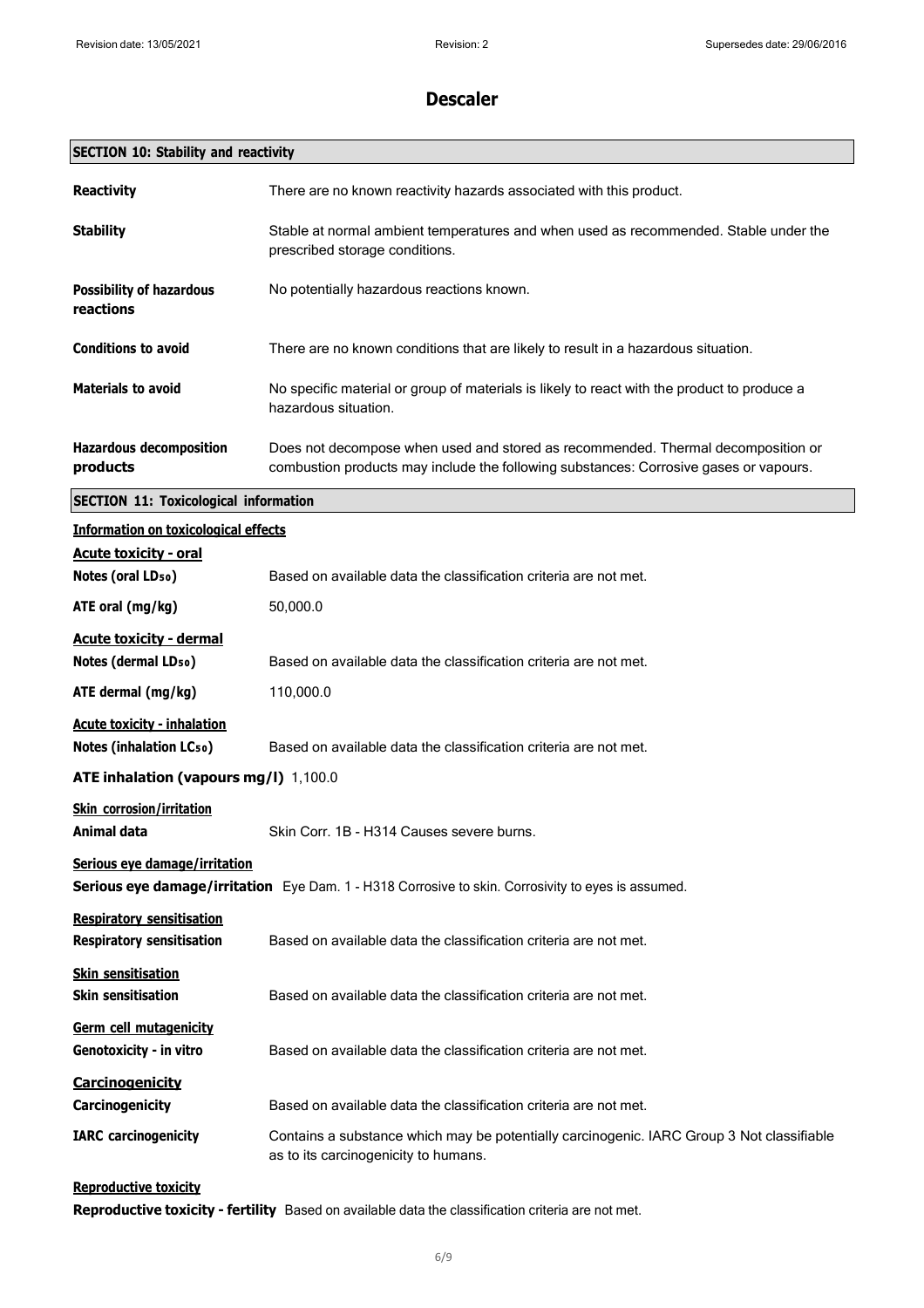| <b>Reproductive toxicity -</b><br>development        | Based on available data the classification criteria are not met.                                                                                                |  |
|------------------------------------------------------|-----------------------------------------------------------------------------------------------------------------------------------------------------------------|--|
| Specific target organ toxicity - single exposure     |                                                                                                                                                                 |  |
| <b>STOT - single exposure</b>                        | Not classified as a specific target organ toxicant after a single exposure.                                                                                     |  |
| Specific target organ toxicity - repeated exposure   |                                                                                                                                                                 |  |
| <b>STOT - repeated exposure</b>                      | Not classified as a specific target organ toxicant after repeated exposure.                                                                                     |  |
| <b>Aspiration hazard</b><br><b>Aspiration hazard</b> | Based on available data the classification criteria are not met.                                                                                                |  |
| <b>General information</b>                           | The severity of the symptoms described will vary dependent on the concentration and the<br>length of exposure.                                                  |  |
| <b>Inhalation</b>                                    | Corrosive to the respiratory tract. Symptoms following overexposure may include the<br>following: Severe irritation of nose and throat.                         |  |
| <b>Ingestion</b>                                     | May cause chemical burns in mouth, oesophagus and stomach. Symptoms following<br>overexposure may include the following: Severe stomach pain. Nausea, vomiting. |  |
| <b>Skin Contact</b>                                  | Causes severe burns. Symptoms following overexposure may include the following: Pain or<br>irritation. Redness. Blistering may occur.                           |  |
| Eye contact                                          | Causes serious eye damage. Symptoms following overexposure may include the following:<br>Pain. Profuse watering of the eyes. Redness.                           |  |
| <b>Route of exposure</b>                             | Ingestion Inhalation Skin and/or eye contact                                                                                                                    |  |
| <b>Target Organs</b>                                 | No specific target organs known.                                                                                                                                |  |
| <b>SECTION 12: Ecological information</b>            |                                                                                                                                                                 |  |
| <b>Ecotoxicity</b>                                   | Not regarded as dangerous for the environment. However, large or frequent spills may have<br>hazardous effects on the environment.                              |  |
| <b>Toxicity</b>                                      | Based on available data the classification criteria are not met.                                                                                                |  |
| <b>Persistence and degradability</b>                 |                                                                                                                                                                 |  |
|                                                      | <b>Persistence and degradability</b> The degradability of the product is not known.                                                                             |  |
| <b>Bioaccumulative potential</b>                     |                                                                                                                                                                 |  |
| <b>Bioaccumulative Potential</b>                     | No data available on bioaccumulation.                                                                                                                           |  |
| <b>Mobility in soil</b>                              |                                                                                                                                                                 |  |
| <b>Mobility</b>                                      | No data available.                                                                                                                                              |  |
| Other adverse effects                                |                                                                                                                                                                 |  |
| <b>Other adverse effects</b>                         | None known.                                                                                                                                                     |  |
| <b>SECTION 13: Disposal considerations</b>           |                                                                                                                                                                 |  |
|                                                      |                                                                                                                                                                 |  |

**Waste treatment methods**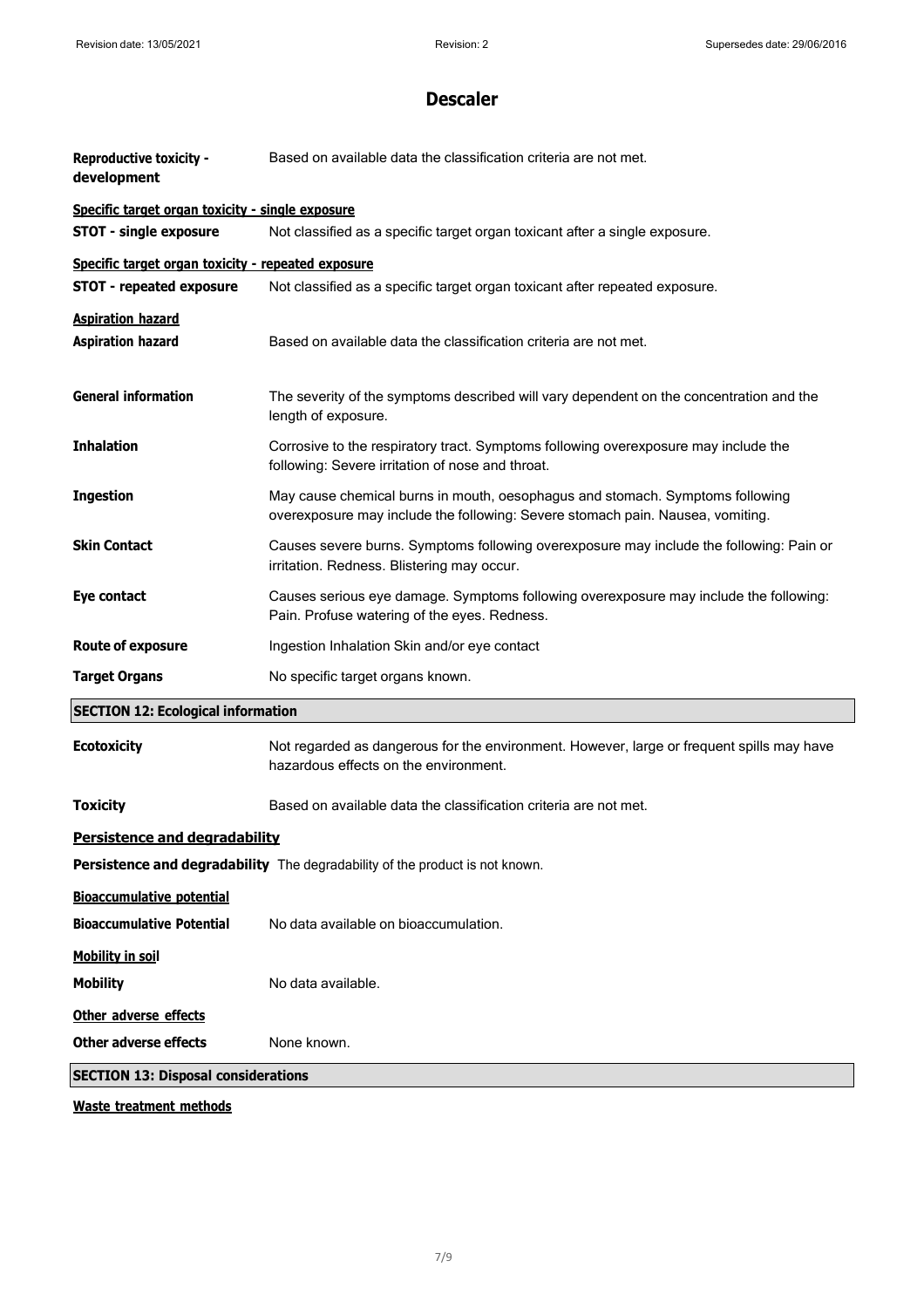| <b>General information</b> | The generation of waste should be minimised or avoided wherever possible. Reuse or recycle<br>products wherever possible. This material and its container must be disposed of in a safe<br>way. When handling waste, the safety precautions applying to handling of the product should<br>be considered. Care should be taken when handling emptied containers that have not been<br>thoroughly cleaned or rinsed out. Empty containers or liners may retain some product<br>residues and hence be potentially hazardous. |
|----------------------------|---------------------------------------------------------------------------------------------------------------------------------------------------------------------------------------------------------------------------------------------------------------------------------------------------------------------------------------------------------------------------------------------------------------------------------------------------------------------------------------------------------------------------|
| Disposal methods           | Dispose of surplus products and those that cannot be recycled via a licensed waste disposal<br>contractor. Waste, residues, empty containers, discarded work clothes and contaminated<br>cleaning materials should be collected in designated containers, labelled with their contents.<br>Incineration or landfill should only be considered when recycling is not feasible.                                                                                                                                             |

| <b>SECTION 14: Transport information</b> |                                                                                                                          |  |
|------------------------------------------|--------------------------------------------------------------------------------------------------------------------------|--|
| <b>UN number</b>                         |                                                                                                                          |  |
| UN No. (ADG)                             | 1760                                                                                                                     |  |
| <b>UN No. (IMDG)</b>                     | 1760                                                                                                                     |  |
| UN No. (ICAO)                            | 1760                                                                                                                     |  |
| <b>UN proper shipping name</b>           |                                                                                                                          |  |
|                                          | Proper shipping name (ADG) CORROSIVE LIQUID, N.O.S. (CONTAINS phosphoric acid, orthophosphoric acid, Glycollic<br>Acid)  |  |
| Proper shipping name<br>(IMDG)           | CORROSIVE LIQUID, N.O.S. (CONTAINS phosphoric acid, orthophosphoric acid, Glycollic<br>Acid)                             |  |
|                                          | Proper shipping name (ICAO) CORROSIVE LIQUID, N.O.S. (CONTAINS phosphoric acid, orthophosphoric acid, Glycollic<br>Acid) |  |
| Transport hazard class(es)               |                                                                                                                          |  |
| <b>ADG class</b>                         | 8                                                                                                                        |  |
| <b>ADG classification code</b>           | C <sub>9</sub>                                                                                                           |  |
| <b>ADG label</b>                         | 8                                                                                                                        |  |
| <b>IMDG class</b>                        | 8                                                                                                                        |  |
| <b>ICAO</b> class/division               | 8                                                                                                                        |  |
| <b>Transport labels</b>                  |                                                                                                                          |  |
|                                          |                                                                                                                          |  |

| <b>Packing group</b>      |   |
|---------------------------|---|
| ADG packing group         | Ш |
| <b>IMDG packing group</b> | Ш |
| <b>ICAO packing group</b> | Ш |

### **Environmental hazards**

**Environmentally hazardous substance/marine pollutant** No.

**Special precautions for user**